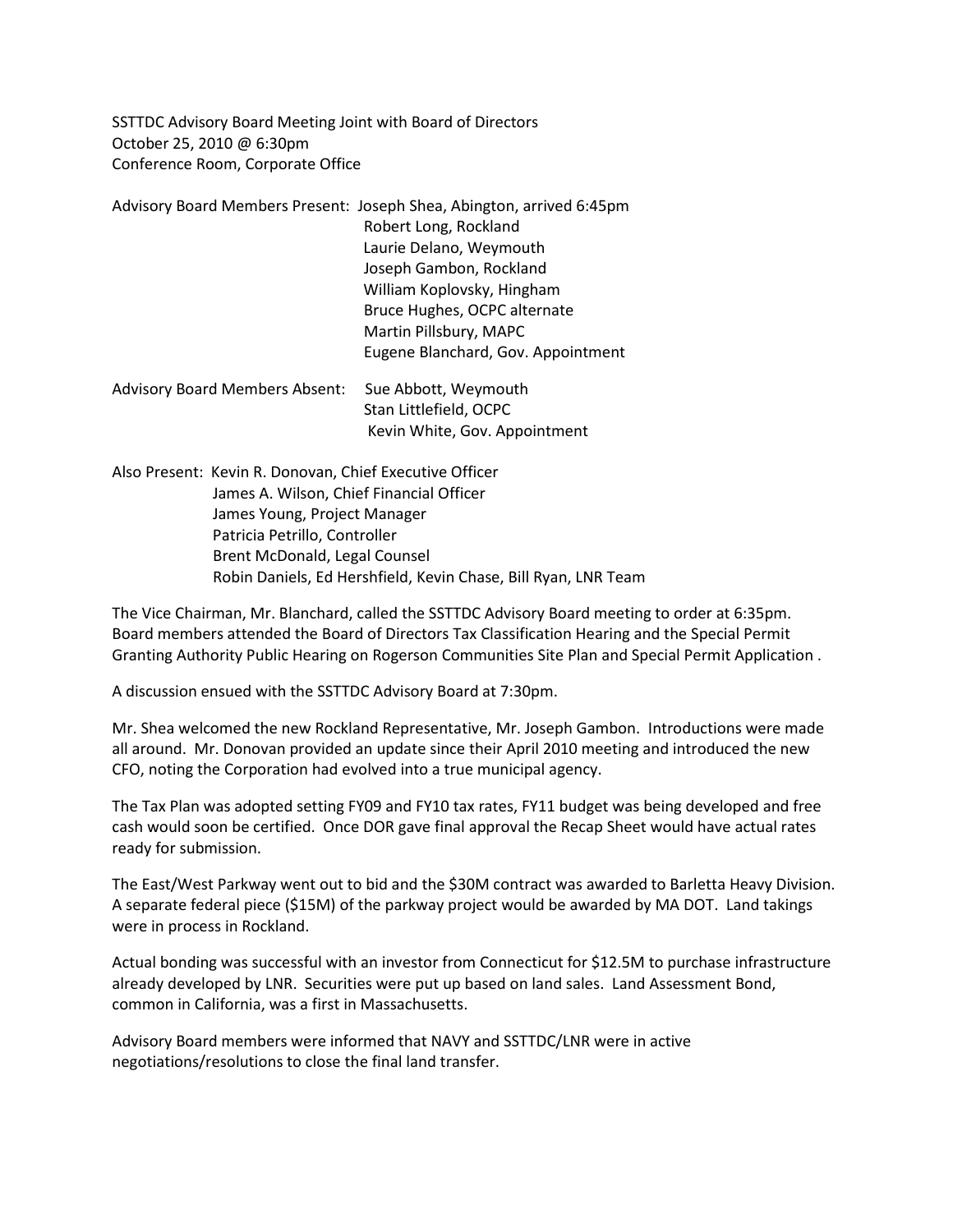Mr. Young noted the East/West Parkway Project Notice of Intent was issued on the eastern segment, from off-site at Weymouth Street onto the Base, crossing old swamp river (bridge structure) and stopping 300 ft. west of the river. The SSTTDC Conservation Commission recently issued Order of Conditions to allow work on the on-site portion of the eastern segment. The work was tied to the \$30M Agreement with the Commonwealth. The \$15M Federal Appropriation was for the one mile stretch onsite from station 109 west ending at Hangar one. Rockland Conservation Commission was scheduled to review the Notice of Intent on a temporary wetland impact off-site.

Phase 2 of the Parkway would extend west of Hangar one to Rte. 18 and also included off-site improvements along Reservoir Park Drive and Hingham Street in Rockland. Phase 2 funding was still pending. It was anticipated that the Phase 1 Parkway segments would be complete and operational for traffic by September 2012.

Mr. Young reviewed Phase 1A development on Parkview Street, located on the north end of N/S Runway. Memorial Grove Avenue and Parkview Street were completed in 2008. Eventide Homes, Whitman Homes and IBG Highlands planned to build residential units on Parkview Street. Discussion ensued on the types of units to be built.

Mr. Lavin noted that LNR facilitated a revenue generating model that tied development payments to the Host Communities based upon the number of units to be built. Payments were already made for Whitman Homes and IBG Highlands units and another payment would be forthcoming upon LNR's land closing with Eventide.

The Advisory Board approved their prior minutes.

VOTED: Motion of Martin Pillsbury, seconded by Robert Long to approve the minutes of April 12, 2010 7-0-3 vote Mr. Koplovsky, Mr. Hughes and Mr. Gambon abstained from voting

Mr. Blanchard was informed that Congressman Delahunt was very instrumental pushing NAVY negotiations/resolutions forward. Senators Kerry and Brown had also been supportive. Mr. Donovan indicated a NAVY resolution may occur before Congressman Delahunt retired.

Mr. Hughes thanked Mr. Ryan, LNR, for providing an informative tour of SouthField to Advisory Board members.

Discussion ensued on a water source. Mr. Donovan noted that a water agreement was executed between SSTTDC and Mayor Kay for Phase 1 development. Initial discussions had taken place with Abington Rockland Joint Water Works to explore water capacity from the Hingham Street reservoir, for final buildout.

Mr. Shea was informed that Weymouth's water treatment plant was on line now with increased capacity and availability. Weymouth and the Abington Rockland Joint Water Works could possibly be more economical down the line than the original plan for MWRA as a permanent water source.

Mr. Pillsbury was informed that the Corporation also had a wastewater agreement with Mayor Kay for Phase 1 development, and was exploring other options for expansion including MWRA. The Chairman acknowledged that these options needed further study to find the most feasible way to sustain the project without putting an undue burden on rate payers or the communities, and noted that securing NAVY land was under a critical time constraint.

Mr. Hughes was informed that the USCG Buoy Station relocation plan would have to be re-filed with the new Congress.